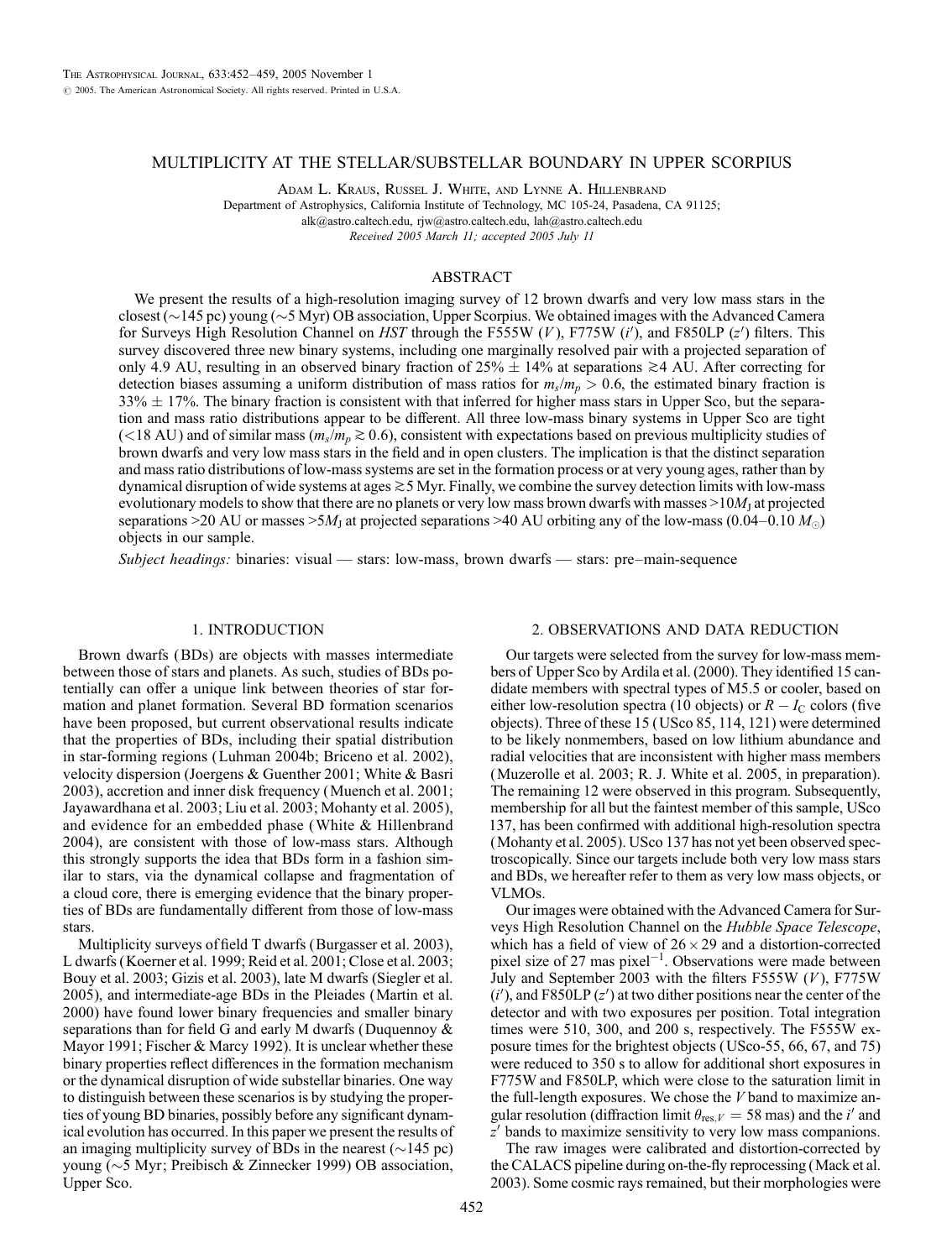#### STELLAR/SUBSTELLAR BOUNDARY IN UPPER SCO

| I<br>×<br>v | ٦<br>×<br>۰. |
|-------------|--------------|

| Name       | Date <sup>a</sup> | $V^{\rm b}$               | i <sup>b</sup>    | z <sup>b</sup>    | $SpT^c$           | $M^{\rm d}$<br>$(M_{\odot})$ |
|------------|-------------------|---------------------------|-------------------|-------------------|-------------------|------------------------------|
| USco-55 A  | 49.9              | $18.73 + 0.04$            | $15.92 + 0.012$   | $14.81 \pm 0.09$  | M <sub>5.5</sub>  | $0.10 \pm 0.03$              |
| USco-55 B  | 49.9              | $18.92 \pm 0.015$         | $16.19 \pm 0.08$  | $15.12 \pm 0.09$  | (M6.0)            | $0.07 \pm 0.02$              |
| USco-66 A  | 62.6              | $18.92 \pm 0.021$         | $16.36 \pm 0.016$ | $15.41 \pm 0.012$ | M6.0              | $0.07 \pm 0.02$              |
| USco-66 B  | 62.6              | $18.94 \pm 0.022$         | $16.30 \pm 0.023$ | $15.29 \pm 0.008$ | (M6.0)            | $0.07 \pm 0.02$              |
| USco-67    | 49.0              | $18.47 + 0.002$           | $15.52 + 0.001$   | $14.32 \pm 0.001$ | M <sub>5.5</sub>  | $0.10 \pm 0.03$              |
| USco-75    | 59.7              | $18.71 \pm 0.002$         | $15.80 + 0.001$   | $14.61 \pm 0.001$ | M6.0              | $0.07 \pm 0.02$              |
| USco-100   | 67.0              | $19.09 \pm 0.002$         | $15.99 \pm 0.001$ | $14.73 \pm 0.001$ | M7.0              | $0.05 \pm 0.01$              |
| USco-109 A | 64.6              | $20.20 + 0.03$            | $17.13 + 0.04$    | $15.87 \pm 0.016$ | M6.0              | $0.07 \pm 0.02$              |
| USco-109 B | 64.6              | $21.21 \pm 0.076$         | $18.07 + 0.08$    | $16.92 \pm 0.04$  | (M7.5)            | $0.04 \pm 0.01$              |
| USco-112   | 71.6              | $18.04 \pm 0.001^{\circ}$ | $16.15 \pm 0.001$ | $15.17 \pm 0.001$ | M <sub>5.5</sub>  | $0.10 \pm 0.03$              |
| USco-128   | 70.6              | $21.29 \pm 0.007$         | $17.79 \pm 0.002$ | $16.34 \pm 0.002$ | M7.0              | $0.05 \pm 0.01$              |
| USco-130   | 87.8              | $21.39 \pm 0.008$         | $17.80 + 0.002$   | $16.30 + 0.002$   | $M7.5^{\text{t}}$ | $0.04 + 0.01$                |
| USco-131   | 63.6              | $21.98 \pm 0.011$         | $18.22 + 0.002$   | $16.67 + 0.002$   | M6.5 <sup>t</sup> | $0.06 + 0.01$                |
| USco-132   | 88.8              | $22.11 \pm 0.013$         | $18.31 \pm 0.002$ | $16.59 \pm 0.002$ | M7.0              | $0.05 \pm 0.01$              |
| USco-137   | 88.9              | $22.92 + 0.023$           | $19.27 + 0.004$   | $17.75 + 0.003$   | M7.0 <sup>t</sup> | $0.05 \pm 0.01$              |
|            |                   |                           |                   |                   |                   |                              |

TABLE 1 Very Low Mass Objects in Upper Sco

<sup>a</sup> Observation date: JD-2,452,800.<br><sup>b</sup> Uncertainties are statistical; systematic uncertainties due to aperture corrections and conversion to standard systems are  $\sim$ 0.03 mag.<br><sup>c</sup> Spectral types in parentheses are inferr

substantially different from stellar point-spread functions (PSFs), so they were easily identified by visual inspection.

Potential point sources were identified with the IRAF task DAOPHOT/DAOFIND, which found all local brightness maxima with a significance of  $>5 \sigma$  and a FWHM near the expected value for the filter. We then measured aperture photometry and PSF-fitting photometry for all objects in each field, and we report aperture photometry for all isolated objects and PSF photometry for all close binaries. PSF magnitudes were corrected to match aperture magnitudes based on results for the nine well-sampled objects that appeared isolated under visual inspection. Aperture photometry was carried out with the IRAF task DAOPHOT/ PHOT with a 5 pixel aperture for faint objects and a 10 pixel aperture for bright objects, and our sky annulus had an inner radius of 200 pixels and a width of 15 pixels. We used the finite aperture corrections of Sirianni et al. (2005). PSF-fitting photometry was carried out with the IRAF task DAOPHOT/ALLSTAR (Stetson 1987). The PSF for each filter was constructed from the nine isolated VLMOs. Since all of the targets were located near the center of the chip and have similar temperatures and extinctions, location and color effects should not be important. There was some variation in the PSF FWHM from target to target  $(\pm 5\%)$ , which we attribute to small orbit-to-orbit changes in focus. However, the radial shape of the PSF was very similar for all objects except USco-109, which we discuss in more detail in  $\S 3.1$ .

Transformations to ground-based magnitudes  $(V, SDSS\ i',$ and SDSS  $z'$ ) were calculated with the IRAF task SYNPHOT/ CALCPHOT, which convolves an input spectrum with transmission curves for the Hubble Space Telescope (HST) optics and filters or standard ground-based filters. Since SYNPHOT does not include transmission curves for the  $i'$  and  $z'$  filters, which are defined at the United States Naval Observatory 40 inch (1 m) telescope, they were obtained from the Web site for the Sloan Digital Sky Survey<sup>1</sup> (SDSS) and represent the filters and optics at the USNO 40 inch (1 m) telescope observing at 1.3 air masses

<sup>1</sup> See http://www.sdss.org/dr1/algorithms/standardstars/Filters/response.html.

(Fukugawa et al. 1996). Based on transformations determined for a set of M0–M8 dwarfs and M5–M8 giants from the Bruzual-Persson-Gunn-Stryker Spectrophotometry Atlas (Bruzual et al. 1996), we find constant corrections that do not depend significantly on temperature or surface gravity:  $m_{555} - m_V = -0.16 \pm 100$ 0.03,  $m_{775} - m_{i'} = +0.07 \pm 0.03$ , and  $m_{850} - m_{z'} = +0.03 \pm 0.03$ 0:03. The uncertainties are estimated from the standard deviations of all tested objects. The transformed magnitudes<sup>2</sup> are listed in Table 1. The statistical uncertainties correspond to either the photon noise (for aperture photometry; typically  $\langle 0.01 \text{ mag} \rangle$  or the goodness of fit (for PSF-fitting photometry; 0.02–0.09 mag). Systematic uncertainties in the magnitude transformations and aperture corrections are  $\sim 0.03$  mag.

### 3. RESULTS

### 3.1. New VLMO Binaries

In Figure 1, we present contour plots of three candidate binaries (USco-55, 66, and 109) and the apparently single star USco-67 in the F555W, F775W, and F850LP filters. The USco-55 and USco-66 systems are clearly resolved. The USco-109 system is not obviously resolved and was not initially reported as a double source by ALLSTAR, but the PSF appears to be marginally elongated in the positive x-direction relative to the single VLMO USco-67.

One limitation in the ALLSTAR-based data reduction method is that binaries with very close  $(\leq \lambda/D)$  separations are often not identified, even when their combined PSF is elongated at a high confidence level. DAOFIND, the task that identifies potential objects in the images, only identifies point sources based on the

<sup>&</sup>lt;sup>2</sup> The *V*-band flux for U Sco-112 appears to be anomalously bright. Based on its  $i'$  and  $z'$  magnitudes, it appears to be of brightness and color similar to USco-55 B. However, it is  $0.88 \pm 0.06$  mag brighter than USco-55 B in *V*. Exposures in both dither positions give consistent fluxes, so it is probably not the result of a cosmic-ray hit on one exposure. We suggest that this is caused either by a transient optical brightening of the system (e.g., a flare or increased accretion) or by contamination from a spatially unresolved blue background object.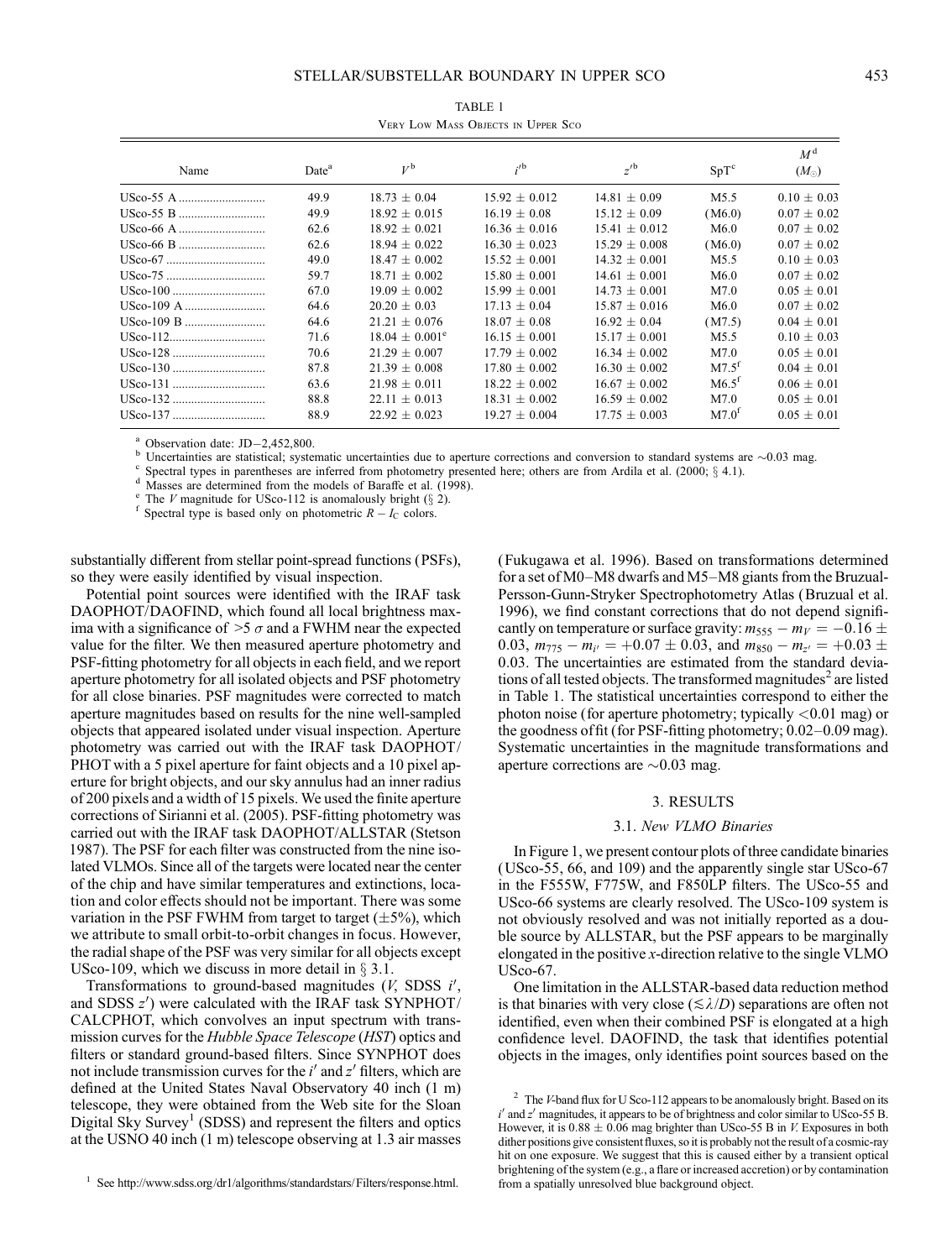

Fig. 1.—Left to right, Contour plots of four targets: USco-55, USco-66, USco-109, and USco-67. Units are pixels, and the projected physical scale at the distance of Upper Sco is shown in the upper right panel. Contours are drawn at 95% through 5% of the maximum pixel value, in increments of 10%. The field of view in each image is 432 mas, or  $\sim$  60 AU at 145 pc.

presence of a distinct peak. Thus, automated photometry is biased against the detection of very close binaries. This limitation can be overcome for known or suspected binaries by manually adding a second point source in approximately the correct location and letting ALLSTAR recenter it to optimize the fit; if it does not produce a statistically significant fit, ALLSTAR then discards it. We have done this for USco-109.

In Figure 2, we present plots for USco-109 and the next brightest object in the same images, a likely background field star  $(\S$  3.2). The first three columns show USco-109 and the residuals from fitting with one and then two point sources, and the last two columns show the field star and its single-source fit. The maximum and minimum pixel values are also given to allow quantitative comparison of the residuals to the original images. The common position angle of the residuals in the single-source fit in all three filters seems to imply that this elongation is a real effect, and not simply noise. USco-109 appears elongated in the same direction relative to both its neighbor and USco-67; this extension is therefore unlikely to be an artifact due to excess jitter, which would affect the field star as well. USco-109 is better fit with two point sources in all three filters, and the fit reduces the residuals by factors of 2–8. Moreover, these fits independently find similar positions and flux ratios in all three filters, which further supports its classification as a binary system. Since the similar two-source residuals in each filter imply some remaining uncertainty in the fit and the separation is only  $\sim$ 1.3 pixels, follow-up observation of this system to confirm its multiplicity and properties should be a priority. However, we proceed under the assumption that it is a binary system in our subsequent analysis.

We summarize the properties of these three systems in Table 2. The uncertainties in separation and position angle are determined from the standard deviations in the locations as reported by ALLSTAR for the three filters.

## 3.2. VLMOs and Background Stars

In Figure 3, we present an i' versus  $i' - z'$  color-magnitude diagram of the 12 primary targets ( filled circles) and all other objects detected at the 5  $\sigma$  level in both filters. Objects within  $5\%$  (800 AU), which are statistically more likely to be physically associated, are shown as open circles, while other objects are shown as crosses. Also shown are the average main sequence at the distance of Upper Sco (Hawley et al. 2002) and a 5 Myr isochrone based on the evolutionary models of Baraffe et al. (1998). The location of the isochrone is determined by converting the predicted  $I_C$  and J magnitudes to i' and z' magnitudes, using  $I_C - i'$ colors derived using the methods described in  $\S 2$  and  $z'-J$ colors found from the SDSS field main sequence for older, more massive M dwarfs by Hawley et al. (2002). Although the  $I_C - i'$ transformations should be accurate ( $\S 2$ ), the  $z' - J$  transformations may be more sensitive to surface gravity differences due to the larger difference in central wavelengths. Consequently, the  $i' - z'$  color of the 5 Myr isochrone is somewhat uncertain.

The three very close companions to USco-55, USco-66, and USco-109 are located above the SDSS main sequence and well above the background population, so they are most likely association members. Based on their close proximity and the low density of association members, we conclude that these are physically associated companions. All other objects fall well below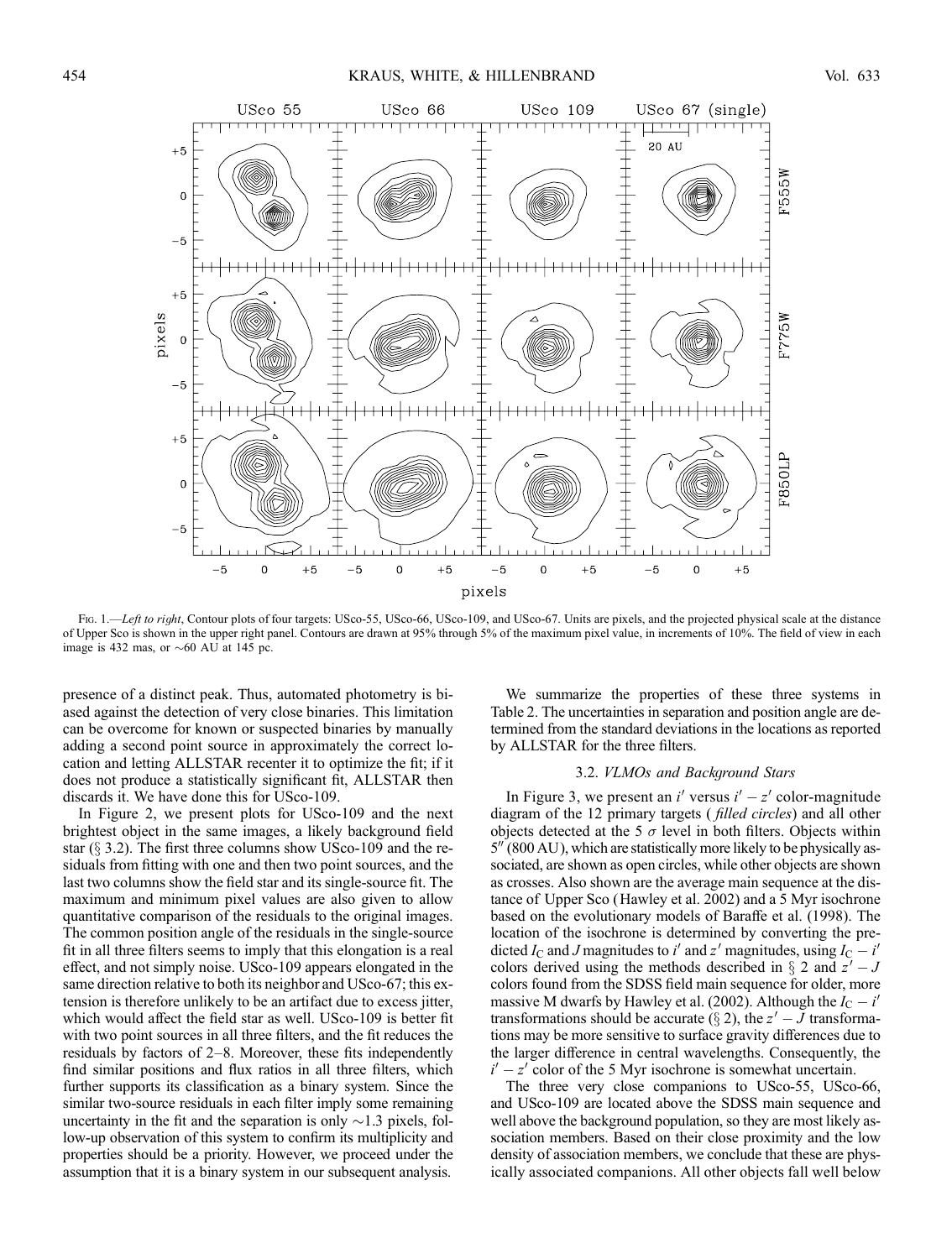

Fig. 2.—Contour plots of USco-109 and a background star in the same field for all three filters. The first three columns show USco-109 and the residuals from fitting with one and then two point sources, and the last two columns show the background star and the residuals from a single-source fit. For residuals, contours are drawn at the 90%, 50%, and 10% levels of maximum (solid lines) and minimum (dashed lines). The maximum and minimum pixel values are given to allow comparison of the residuals to the original images. The pixel values in the last column, where the sky background contours fill each panel and obscure the labels, are (58, 133),  $(29, -27)$ , and  $(10, -9)$ , respectively.

the empirical main sequence and are most likely background stars. The marginally resolved companion to USco-109 resides near the empirical ( but somewhat uncertain) main sequence, but given the uncertainty in its  $i' - z'$  color, its location is consistent with the broad luminosity distribution of low-mass Upper Sco members that we discuss in  $\S$  5.

### 3.3. Sensitivity Limits

We determined detection limits as a function of distance from the primary stars via a Monte Carlo simulation similar to that of Metchev et al. (2003). We used the IRAF task DAOPHOT/ ADDSTAR and our average PSF to add artificial stars at a range of radial separations and magnitudes to the fields of USco-67, USco-128, and USco-137, which represent the maximum, median, and minimum brightness sources in our sample. We then attempted to identify them with our ALLSTAR photometry pipeline. In Figure 4, we show the detection limits for the USco-67 and USco-128 fields in  $V$  and  $z'$ , as a function of the separation at which we can detect >10%, 50%, and 90% of the companions. At small separations ( $\leq 20$  AU), the 50% detection thresholds roughly scale with the brightness of the primary; they are similar for all objects in terms of  $\Delta m$ . The detection limits converge to constant values at large separations at which the background dominates the noise:  $z' = 23.40 \pm 0.05$ ,  $i' = 25.08 \pm 0.05$ , and  $V = 26.01 \pm 0.05$  (uncertainties are based on the standard deviation between the three fields). The simulations demonstrate that we potentially could identify bright pairs as close at 1 pixel  $(0\text{."}025; 4 \text{ AU})$  but none closer. We also show the locations (in  $\Delta m$  and separation) of the three companions to USco-55, 66, and 109. These results indicate that the probability of detecting a system with the separation and flux ratio of USco-109 with automated photometry is between 10% and 50% for the brightest

TABLE 2 Binary Parameters

| Name       | Projected Separation<br>(mas) | Projected Separation<br>(AU) | Position Angle<br>$(\text{deg})$ | $\Delta SpT$ |               |
|------------|-------------------------------|------------------------------|----------------------------------|--------------|---------------|
| USco-55 AB | $121.6 + 0.6$                 | $17.63 \pm 0.09$             | $307.7 + 0.4$                    | $0.5 + 0.1$  | $0.86 + 0.04$ |
| USco-66 AB | $70.3 + 0.5$                  | $10.19 + 0.07$               | $31.7 + 0.2$                     | $0.0 + 0.1$  | $0.94 + 0.03$ |
|            | $34 + 2$                      | $4.9 + 0.3$                  | $302 + 3$                        | $1.5 + 0.2$  | $0.59 + 0.04$ |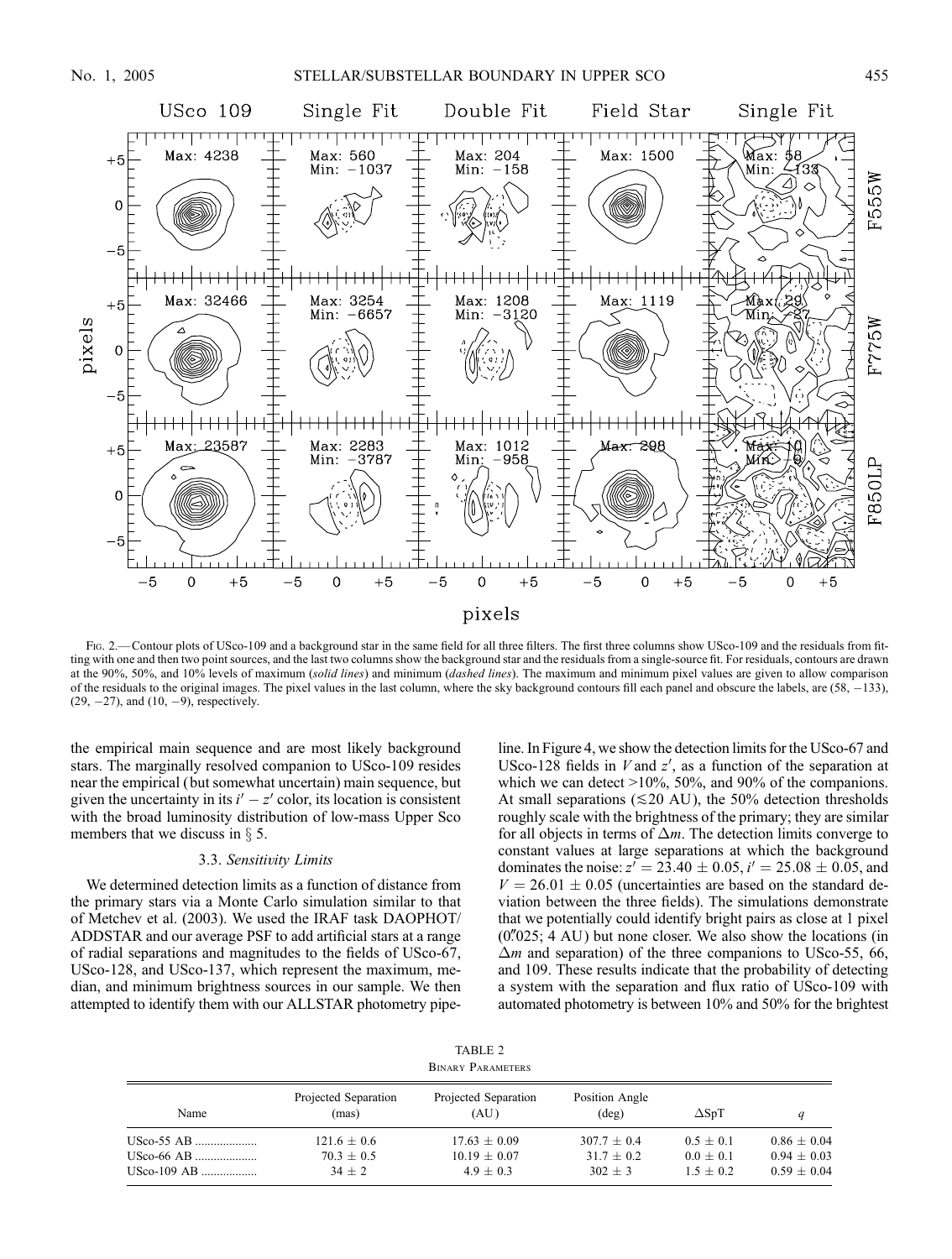

FIG. 3.—An  $i'$  vs.  $i' - z'$  color-magnitude diagram. Primary Upper Sco targets are shown as filled circles, neighbors within  $5<sup>′</sup>$  are shown as open circles, and widely separated objects are shown as crosses. The SDSS field main sequence (solid line), a 5 Myr isochrone (dashed line), and the detection limits of the survey (dotted line) are also shown. Candidate binary VLMO pairs are connected with dotted lines and labeled. The error bars for binary components are associated with each point, and the error bars for single objects are shown in the upper left corner.

objects and becomes negligible for the fainter targets in our sample. However, as discussed in  $\S$  2, these limits are conservative at small separations, since ALLSTAR often reports only a single point source when the PSF is still noticeably elongated and manual-fitting can distinguish two point sources. The position angle of the binary can also play a role in the detection probability; as can be seen in Figure 1, the blended PSF of USco-109 is elongated along the axis where the PSF is narrowest, providing the most significant possible detection. Artificial star tests show that if the companion was near one of the extended lobes of the PSF, it would have been much more difficult to identify.

### 3.4. Uncertainties in Binary Properties

A similar Monte Carlo routine was used to test the uncertainties in the measurements of USco-109. We used ADDSTAR and the average PSF to construct 100 simulated images, given the positions and brightnesses reported for the primary and the secondary for the real images, and then used ALLSTAR to perform PSF-fitting photometry on these simulated images. The standard deviation in separation ( $\sim$ 1 mas) from the simulated images is consistent with that calculated from the standard deviation in separation between the three filters ( $\sim$ 2 mas), and the standard deviation in the flux ratio  $\Delta m$  (0.09 mag in V, 0.06 in i' and z') is consistent with that determined from the magnitudes reported by ALLSTAR for each object.

### 4. ANALYSIS

### 4.1. Inferred Properties

In Table 1, we give the inferred spectral types and masses for all of the VLMOs in our sample. Spectral types for single



Fig. 4.—Detection frequencies at 5  $\sigma$  (10%, solid line; 50%, dashed line; 90%, dash-dotted line) as a function of separation in each filter for the VLMOs of maximum and median brightness, USco-67 and USco-128. Corresponding brightnesses of potential planetary-mass companions are shown on the right for the z' plot. The brightness of the primary object is denoted with a star to allow conversion to  $\Delta m$  values, and the vertical dotted line indicates a separation of 20 AU at the distance of Upper Sco (145 pc). The filled circles mark the separation and  $\Delta m$  values for the three binary systems.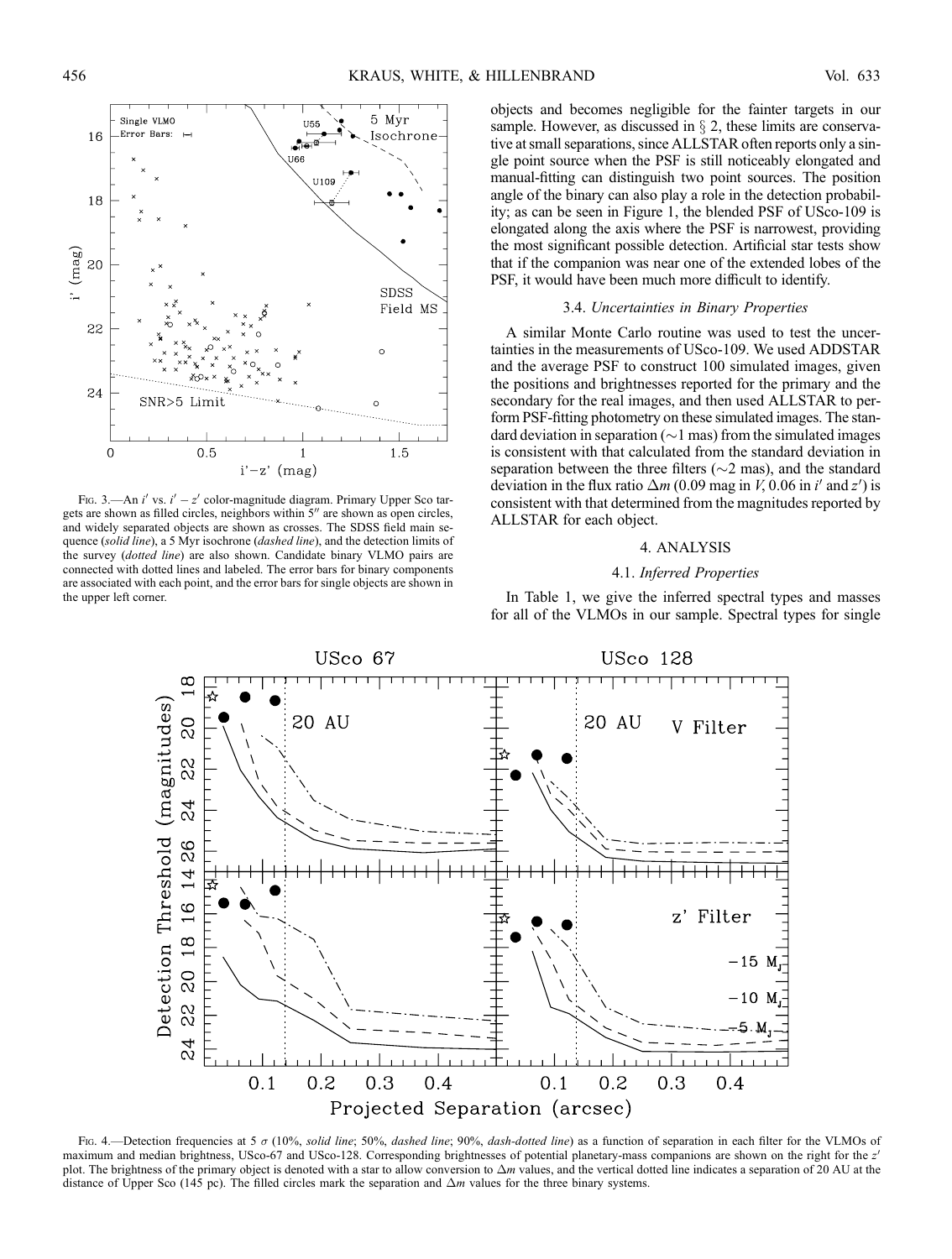VLMOs and for binary primaries in our sample are taken from Ardila et al. (2000). Spectral types for nine objects were determined from low-resolution spectra; the other three (USco-130, 131, and 137) have only photometric spectral types as determined from  $R - I_C$  colors. Ardila et al. (2000) found that although this region is young, the extinction is generally low  $(A_V < 1)$ , so the photometric spectral types should be reasonably accurate. Spectroscopic observations of all targets except USco-137 by Mohanty et al. (2005) appear to be consistent with these assigned spectral types.

The masses for this sample are estimated from the 5 Myr massmagnitude-temperature relations of Baraffe et al. (1998) and the temperature–SpT relations of Luhman et al. (2003) and range from 0.04 to 0.10  $M_{\odot}$ . Large systematic errors may be present in these and all pre–main-sequence models (e.g., Baraffe et al. 2002; Close et al. 2005; Reiners et al. 2005), so they are best used for comparison only. The models of Baraffe et al. predict that the mass ratio ( $q = m_s/m_p$ ) and  $\Delta SpT$  for the three binaries are a function of the primary-to-secondary flux ratios  $\Delta m$ , with only a minor mass dependence; we report these quantities as determined from the flux ratio  $\Delta i'$  in Table 1. The uncertainties reflect the uncertainties in the flux ratios but do not include any systematic uncertainties from the models. The values determined from  $\Delta V$  and  $\Delta z'$  are consistent with these results, but the values for  $\Delta i'$  are least dependent on the primary mass, so they are most reliable.

#### 4.2. The Binary Frequency at the Stellar/Substellar Boundary

For our 12 M5.5–M7.5 targets, we have detected three binary VLMO systems with projected separations of 4.9–17.6 AU, giving an observed binary fraction of  $25\% \pm 14\%$ . However, as can be seen in Figure 4, the detection of faint companions is difficult at separations comparable to the PSF width (58 mas in V). Consequently, the total binary fraction may be higher. We can estimate the number of undetected companions via a method based on that of Close et al. (2003), in which we convolve an assumed mass ratio distribution with the mass-magnitude relations of Baraffe et al. (1998) and the detection thresholds  $\Delta m$  as calculated in  $\S$  4.3. Similar results are found for all three filters; the following results are those for the  $z'$  band.

Observations of field M dwarfs have found a flat mass ratio distribution from 1.0 to 0.1 (Fischer & Marcy 1992) for all companions at separations  $a > 4$  AU. However, studies of field VLMOs have found only BD companions with mass ratios  $q >$ 0.6 ( $\Delta m$  < 1). If we adopt a mass ratio distribution that is uniform between 0.6 and 1.0 and zero for  $q < 0.6$ , then the detection thresholds in Figure 4 can be used to predict the number of unidentified companions. The 50% detection limit spans the full range of possible mass ratios at separations >10 AU, and then it approaches  $\Delta m = 0$  at a separation of  $\sim$ 4 AU. The average threshold of  $\Delta m = 0.5$  in the separation range  $4 < a < 10$  AU corresponds to a detection threshold of  $q = 0.8$ . This implies that all companions outside 10 AU and 1/2 of all companions inside 10 AU were detected. Since we detected one companion within 10 AU, we predict the existence of one additional companion, which yields a completeness-corrected binary fraction for separations  $\geq 4$  AU of 33%  $\pm$  17%. If we assume a flat mass ratio distribution between 0.1 and 1.0, as for field stars, then similar analysis finds 1/2 of an undetected companion for separations  $10 < a < 15$  AU and two companions for  $a \le 10$  AU, for a complete binary fraction of 46%  $\pm$  25%. However, the paucity of observed unequal-mass companions strongly implies that the lower value is more appropriate, and even it might be an overestimate since our Monte Carlo tests produced conservative limits at small separations and USco-109 lies below our nominal detection curve.

We note that the intrinsically higher luminosity of binaries makes them easier to identify in membership surveys, which can bias the binary frequency to larger values. However, this should not significantly bias our results, since all targets except USco-137 are substantially brighter than the detection limit of the original survey by Ardila et al. (2000).

### 4.3. Limits on Planetary-Mass Companions

The high dynamic range observations of young stars and BDs presented here have the potential to directly image wide planetary-mass companions. In Figure 4, we indicate the predicted zero-extinction brightness of some representative masses of planetary companions based on the models of Burrows et al. (1997); since most of our targets have  $A_V < 1$ , extinction corrections at  $i'$  and  $z'$  should be small (<0.5 mag). The extremely red colors predicted for planetary-mass objects imply that  $z'$  observations provide the strictest limits on planetary companions. Based on the lack of detections, we conclude that there are no planetary companions with mass  $\gtrsim 5M_J$  at projected separations larger than 280 mas (40 AU) or mass  $\gtrsim 10M_J$  at projected separations larger than 140 mas (20 AU) among our sample. For comparison, these limits would have allowed for marginal detection of the candidate planetary companion to 2MASSW J1207334-393254, a substellar member of the TW Hya association, which has a projected separation of  $\sim$  54 AU, a flux ratio of  $\Delta z' \sim$  7, and a predicted mass of  $\sim 5M<sub>I</sub>$  (Chauvin et al. 2004).

## 5. DISCUSSION

Multiplicity surveys of VLMOs have suggested a fairly uniform set of binary properties in the field (Close et al. 2003; Bouy et al. 2003; Burgasser et al. 2003; Siegler et al. 2005) and in the Pleiades (Martin et al. 2003). No companions with wide separations (>20 AU) or with unequal mass ratios ( $q < 0.7$ ) were found, despite sufficient sensitivity for their detection. The binary fractions observed were also significantly lower than the binary fractions of 57% for field G dwarfs (Duquennoy & Mayor 1991) and 35%–43% for field M dwarfs (Reid & Gizis 1997; Fischer & Marcy 1992). Specifically, Close et al. found a binary fraction of 15%  $\pm$  7% for separations of  $\gtrsim$  3 AU for field late M and L dwarfs, Bouy et al. found a binary fraction of  $18.8\% \pm$ 3.7% at separations of  $\gtrsim$  1 AU for field L dwarfs, Burgasser et al. found a binary fraction of  $9^{+15}_{-5}$ % at separations of  $\ge 1$  AU for field T dwarfs, Siegler et al. found a binary fraction of  $9^{+4}_{-3}$ % for field M6–M7.5 dwarfs at separations of  $\gtrsim$  3 AU, and Martin et al. found a binary fraction of  $15^{+15}_{-5}\%$  for separations of  $\approx$  7 AU for Pleiades BDs.

The study presented here is the first survey of young BDs with the resolution and sensitivity to identify binaries as close as 5 AU, allowing a more direct comparison with field surveys. Our method of correcting for detection biases is based on that of Close et al. (2003), so our completeness-corrected binary fraction can be compared most directly to that study. Our binary fraction, 33%  $\pm$  17% for separations  $\geq$  4 AU, is higher than, but statistically consistent with, their completeness-corrected binary fraction for field VLMOs (15%  $\pm$  7%). However, the field surveys are sensitive to companions with separations as small as  $\sim$ 1 AU and found many companions within 4 AU that we could not have detected because of the larger distance to our targets. Our binary fraction for companions with  $a \geq 4$  AU only sets a lower limit on the total fraction of VLMO binaries. Higher resolution observations or long-term spectroscopic monitoring of these young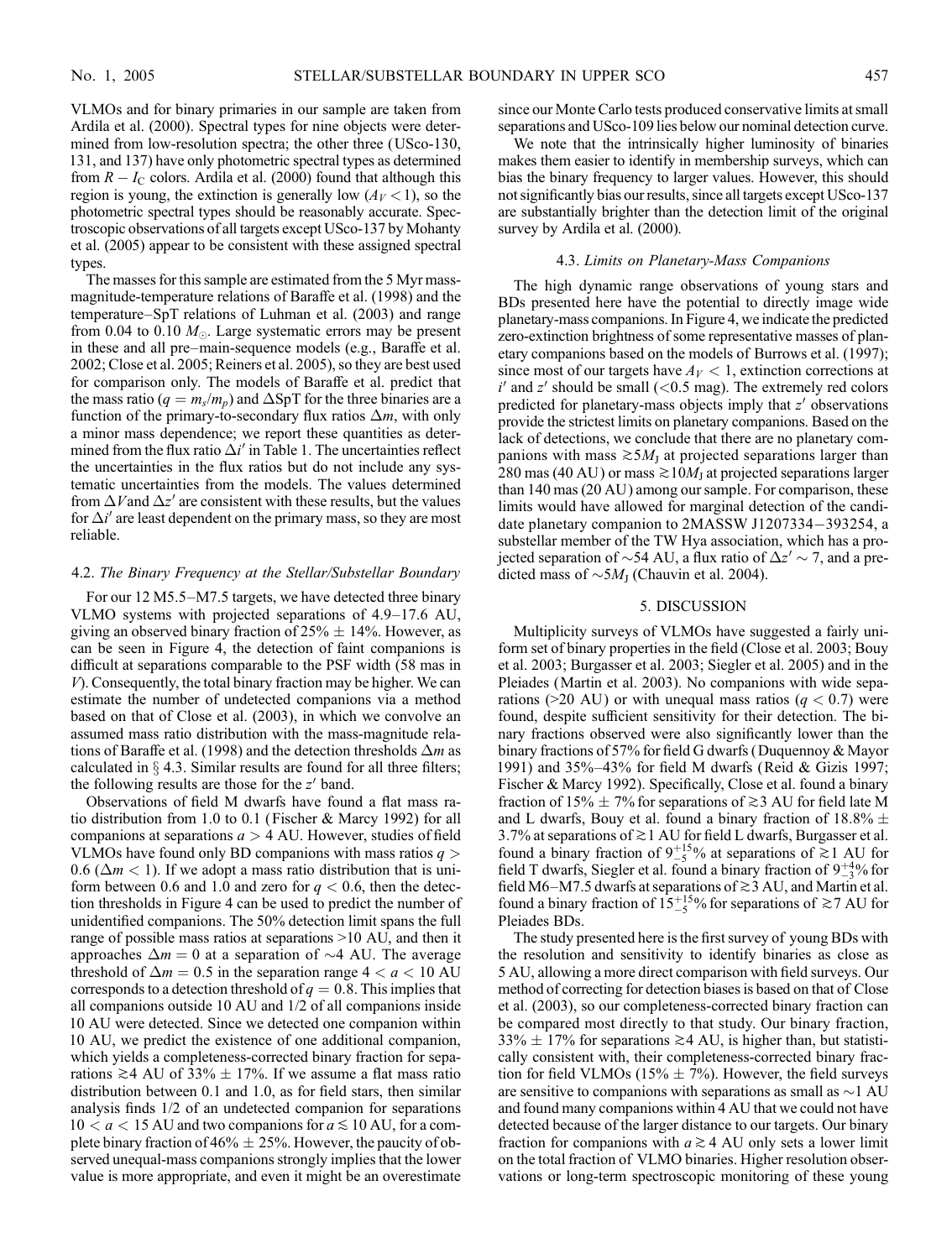VLMOs is needed to determine whether they too have an abundance of even closer companions.

All three Upper Sco VLMO binaries have flux ratios of  $\Delta m \lesssim$ 1.0, corresponding to mass ratios of  $\geq 0.6$ , which also agrees with the other surveys described above, which found no BD binaries with  $q < 0.6$ . The implication is that the mass ratio distribution is not flat at low masses, but instead is biased toward binaries of nearly equal mass. This indicates that a completeness correction that assumes a flat mass ratio for  $q \ge 0.1$  would strongly overestimate the VLMO binary frequency. As in the field and open cluster surveys, we found no wide binary companions. Our results are also consistent with a survey of the young  $(\sim 3 \text{ Myr})$ star-forming region IC 348 by Luhman et al. (2005), which found a 1  $\sigma$  upper limit on the binary fraction of  $\sim$ 7% for separations  $>$ 20 AU. Wide ( $>$ 20 AU) companions are therefore much less common around VLMOs than around G and early M dwarfs, although some candidate wide companions have been identified in Cha I (Neuhauser et al. 2002; Luhman 2004a) and TW Hya (Chauvin et al. 2004).

The distinct binary properties of field BDs, relative to those of stars, indicate that these properties are mass dependent. However, the form of this dependence is not known; Kroupa et al. (2003) and Close et al. (2003) interpret current data as a break near the stellar/substellar boundary, while Luhman (2004b) argues for a smooth mass dependence. We investigate the mass dependence at a young age by combining our results with a binary census of the more massive T Tauri members of Upper Sco by Kohler et al. (2000). This survey targeted 118 X-ray–selected pre– main-sequence stars ranging from G5 to M5, corresponding to masses of 2.0–0.13  $M_{\odot}$ , and found a binary fraction of 35.2%  $\pm$  $6.3\%$  for companions with separations between  $6''$  (1000 AU) and  $0''13$  (21 AU). Dividing the sample into spectral type bins reveals no spectral type dependence of the binary frequency, although the subsample sizes are not sufficient to completely rule out a gradual decline. Specifically, the survey found a binary frequency of  $26/50 = 52\% \pm 10\%$  for Upper Sco members of spectral type M0–M5 (0.7–0.13  $M_{\odot}$ ) for separations between 21 and 1000 AU, including several very wide companions to primaries in the M4–M5 range. Kohler et al. did not confirm association membership of the companions with colors or proper motions, but they estimate from the low background object density (6.64  $\pm$ 0.45  $\text{deg}^{-2}$  in K, comparable to our background object density of 7.8  $\pm$  0.8 deg<sup>-2</sup> in *i'* and *z'*) that no more than 15% of their detected binaries were spurious claims. They also found no decline in mean or maximum separation and no preference toward equalmass companions with decreasing mass, although the mass ratio result could not be tested for the lowest mass targets since unequalmass companions would have fallen below the detection limit. Our measurements in the mass range 0.04–0.10  $M_{\odot}$  suggest a

- Ardila, D., Martin, E. L., & Basri, G. 2000, AJ, 120, 479
- Baraffe, I., Chabrier, G., Allard, F., & Hauschildt, P. H. 1998, A&A, 337, 403 ———. 2002, A&A, 382, 563
- Bouy, H., Brandner, W., Martín, E. L., Delfosse, X., Allard, F., & Bassri, G. 2003, AJ, 126, 1526
- Briceno, C., Luhman, K. L., Hartmann, L., Stauffer, J. R., & Kirkpatrick, J. D. 2002, ApJ, 580, 317
- Bruzual A, G., Persson, S. E., Gunn, J. E., & Stryker, L. L. 1996, Stellar Atlas (Baltimore: STScI )
- Burgasser, A., Kirkpatrick, J. D., Reid, I. N., Brown, M. E., Miskey, C. L., & Gizis, J. E. 2003, ApJ, 586, 512
- Burrows, A., et al. 1997, ApJ, 491, 856
- Chauvin, G., Langrange, A.-M., Dumas, C., Zuckerman, B., Mouillet, D., Song, I., Beuzit, J.-L., & Lowrance, P. 2004, A&A, 425, L29
- Close, L. M., Siegler, N., Freed, M., & Biller, B. 2003, ApJ, 587, 407

significant decrease in the number of wide binaries. Since none of the newly discovered binaries presented here would have been found in the Kohler survey, there may be a discontinuity in the separation distribution at a mass of  $\sim 0.10 M_{\odot}$ .

We also note that resolving the newly discovered binaries does not reduce the large scatter in the color-magnitude diagram at low masses that has been observed in previous surveys (Ardila et al. 2000) and is evident for the apparently single VLMOs in Figure 1. Preibisch & Zinnecker (1999) argue for a consistent age of 5 Myr based on the narrow locus seen on color-magnitude diagrams of more massive Upper Sco members, but the poor fit between our data and any single isochrone of Baraffe et al. (1998) indicates that the lowest mass members of Upper Sco could have a significant range in ages or distances. The uncertainty introduced by transforming the 5 Myr isochrone into the SDSS magnitude system makes it difficult to interpret other possibilities, such as the existence of additional unresolved binaries or preferential selection of older or younger systems in the original survey by Ardila et al.

In summary, the binary properties of the young VLMOs observed here are the first convincing evidence that the small separations and equal-mass ratios of VLMO binaries are established at young ages, rather than as the result of subsequent dynamical evolution after the T Tauri phase of evolution. The uncertainty in our total binary fraction is too large to directly test the suggestion that the binary fraction declines with declining mass, but if the total binary fraction of the field population is truly primordial, as the small separations and equal masses appear to be, then this provides powerful evidence in support of this assertion. However, complementary spectroscopic surveys are needed to determine whether the apparent deficit of substellar binaries is a true absence or is due to a shift to separations smaller than can be detected with imaging alone. Finally, the recent discovery of candidate wide binary systems in the low-density star-forming regions Cha I (Neuhauser et al. 2002; Luhman 2004a) and TW Hya (Chauvin et al. 2004) indicate that there could be differences in the VLMO binary formation process and initial conditions in OB associations compared to low-density T associations.

We would like to thank Andrea Ghez for helpful comments, and we thank the anonymous referee for a thorough and helpful response, which improved the quality of this work. This work is based on observations made with the NASA/ESA Hubble Space Telescope, obtained at the Space Telescope Science Institute, which is operated by the Association of Universities for Research in Astronomy, Inc., under NASA contract NAS 5-26555. These observations are associated with program 9853.

#### **REFERENCES**

- Close, L. M., et al. 2005, Nature, 433, 286
- Duquennoy, A., & Mayor, M. 1991, A&A, 248, 485
- Fischer, D. A., & Marcy, G. W. 1992, ApJ, 396, 178
- Fukugawa, M., Ichikawa, T., Gunn, J. E., Doi, M., Shimasaku, K., & Schneider, D. P. 1996, AJ, 111, 1748
- Gizis, J. E., Reid, I. N., Knapp, G. R., Liebert, J., Kirkpatrick, J. D., Koerner, D. W., & Burgasser, A. J. 2003, AJ, 125, 3302
- Hawley, S. L., et al. 2002, AJ, 123, 3409
- Jayawardhana, R., Ardila, D. R., Stelzer, B., & Haisch, K. E., Jr. 2003, AJ, 126, 1515
- Joergens, V., & Guenther, E. 2001, A&A, 379, L9
- Koerner, D. W., Kirkpatrick, J. D., McElwain, M. W., & Bonaventura, N. R. 1999, ApJ, 526, L25
- Kohler, R., Kunkel, M., Leinert, C., & Zinnecker, H. 2000, A&A, 356, 541
- Kroupa, P., Bouvier, J., Duchêne, G., & Moraux, E. 2003, MNRAS, 346, 354